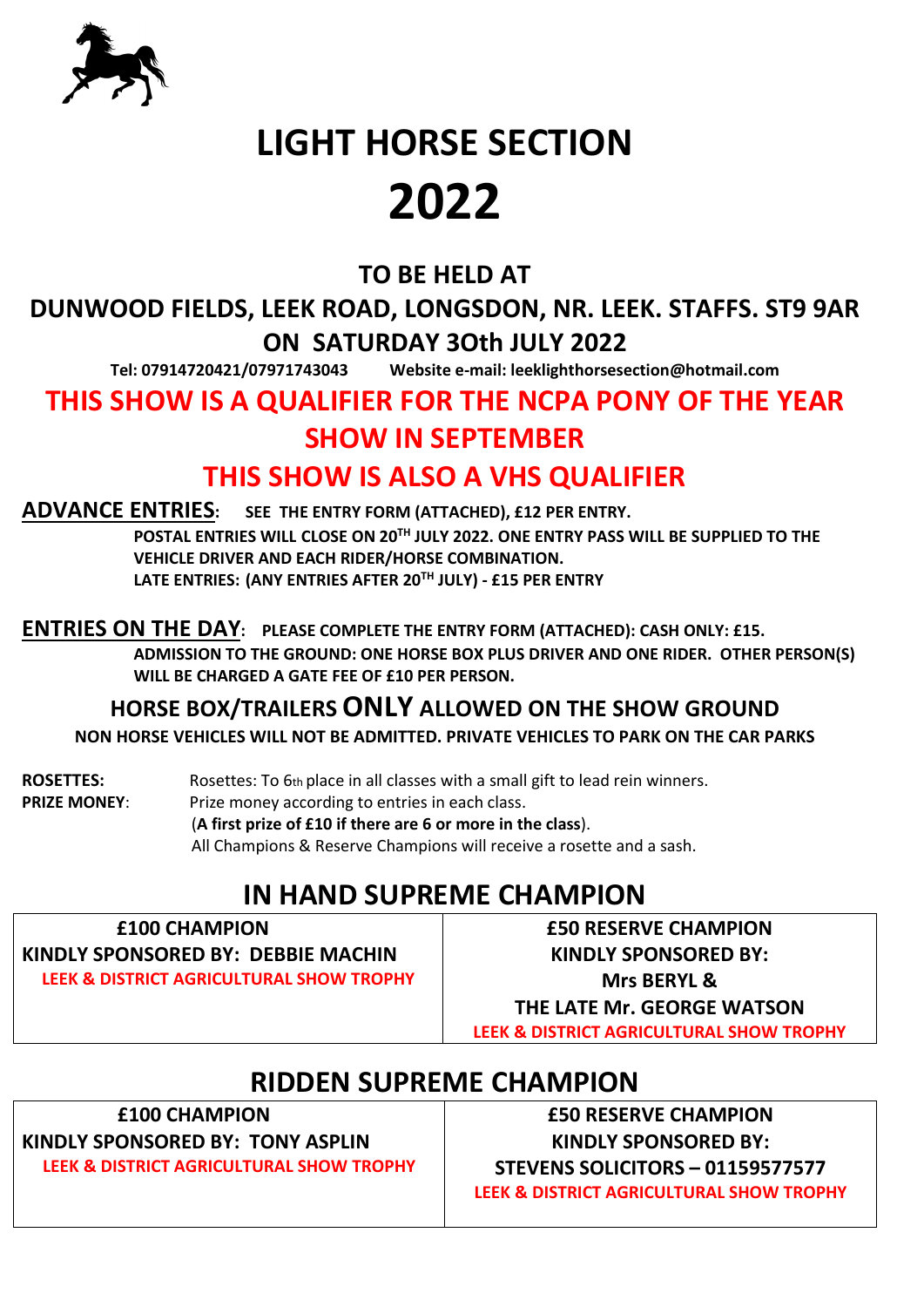

## **RULES**

- 1. Riders' age as at  $1<sup>st</sup>$  January 2022.
- 2. The Judge's decision is final. Any confrontation with a judge is strictly forbidden. Competitors and spectators must conduct themselves in an orderly manner. Any use of bad language, behaviour, dishonesty or cruelty which may bring the show into disrepute is unacceptable and the perpetrators will be asked to leave the showground.
- 3. All ridden horses & ponies competing must be 4 years old and over. All competitors must be of a suitable size and weight for the horse/pony they are riding.
- 4. The Leek & District Light Horse Section reserve the right to amend the schedule at their discretion.
- 5. **NO RESPONSIBILITY IS ACCEPTED BY THE LEEK SHOW ORGANIZERS FOR ANY ACCIDENT, INJURY OR LOSS OF PROPERTY REGARDLESS OF HOW THIS IS CAUSED. IT IS RECOMMENDED THAT ALL COMPETITORS CARRY PUBLIC LIABILITY INSURANCE WITH A MINIMUM OF THIRD PARTY COVER.**
- 6. Stallions must be correctly handled by a person (14 Years and over for large breeds and 12 years and over for small breeds). All stallions/colts must wear a STALLION badge and be correctly bitted at all times whilst on the show ground.
- 7. Under no circumstances must horses/ponies be left unattended unless securely boxed and must **NOT** be left tethered in the vicinity of the show ring or tethered to the outside of vehicles.
- 8. All lead rein competitors must be led by an adult (16 years and over). The lead rein must be attached tompetingo

#### the nose band **NOT** the bit.

- 9. All competitors must be correctly dressed whilst mounted or leading in the ring. Grooms must also be correctly dressed whilst in the ring. Hats to the British Standard must be worn. Chin straps and jackets must be fastened correctly. Arms must be covered. Correct footwear must be worn. Body protectors may be worn.
- 10. Complaints must be made in writing to the show secretary accompanied by a £20 deposit. Any complaints will be considered at the first available committee meeting and a decision will be notified to those concerned. The deposit will be forfeited if the complaint is not upheld.
- 11. Championship prize money will not be paid until after the Supreme Championships.
- 12. Exhibitors are required by DEFRA to carry with them passports for all horses/ponies when travelling and/or ccmpeting.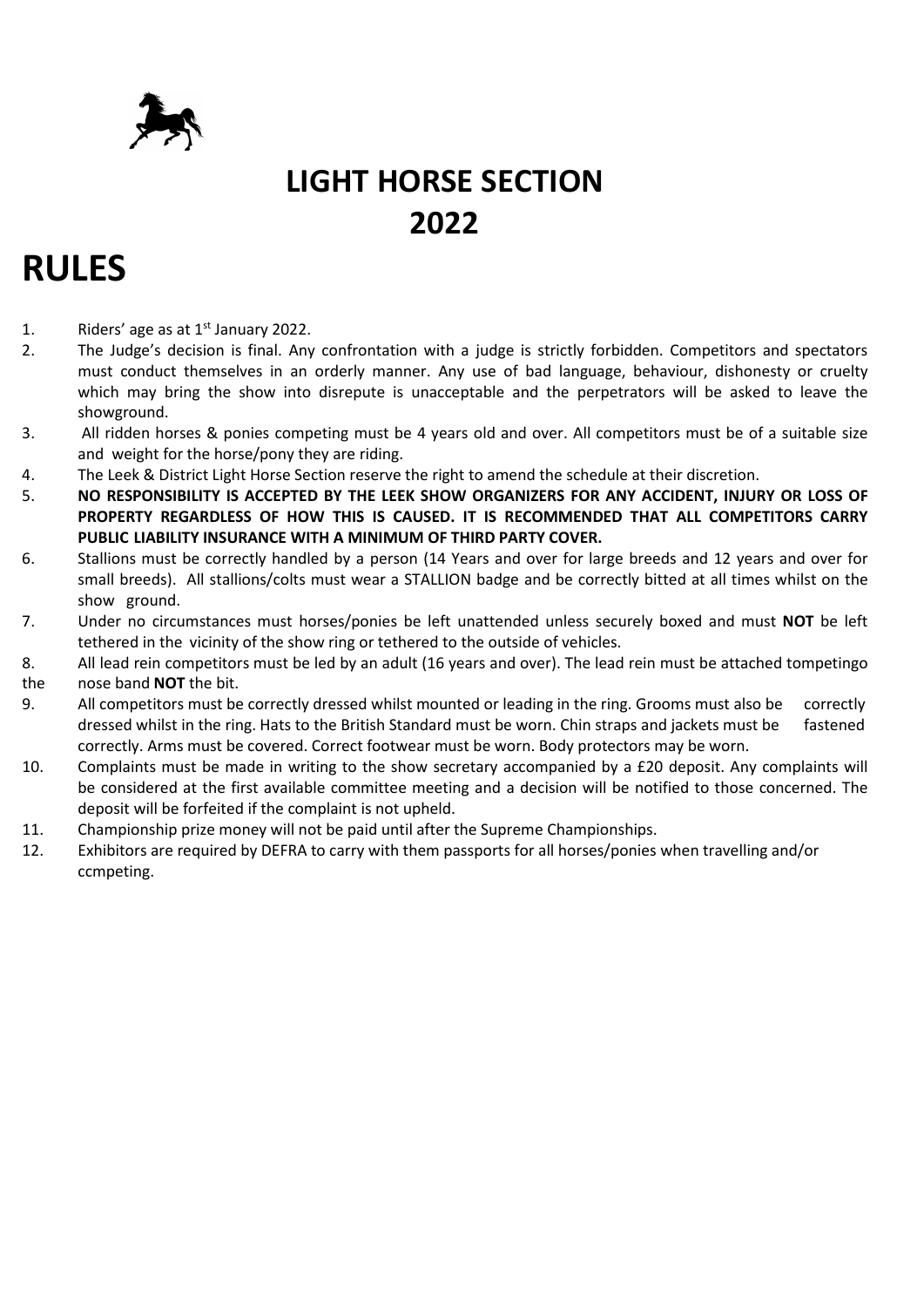

## **IN HAND RING (RING 1) JUDGE – JOHN CUTTS**

**TO COMMENCE AT 09:00 PROMPT NO UNAUTHORISED PERSON(S) ARE ALLOWED IN THE RING AT ANY TIME**

- **CLASS 1 YOUNG STOCK NATIVE, yearling, 2 & 3 year old colt, filly or gelding KINDLY SPONSORED BY: RICHARD CLEMSON – MOBILE FABRICATOR & WELDER**
- **CLASS 2 YOUNG STOCK NON NATIVE, yearling, 2 & 3 year old colt, filly or gelding**

#### **CHAMPIONSHIP 1: 1ST & 2ND PRIZE WINNERS FROM CLASSES 1 & 2 KINDLY SPONSORED BY: PAS CAR & COMMERCIAL THE LEEK SHOW TROPHY**

- **CLASS 3 IN HAND SHETLAND & MINIATURES. KINDLY SPONSORED BY: THE DONNELLY FAMILY**
- **CLASS 4 IN HAND MOUNTAIN & MOORLAND SMALL BREEDS**
- **CLASS 5 IN HAND MOUNTAIN & MOORLAND LARGE BREEDS KINDLY SPONSORED BY: WERRINGTON HANDYMAN SERVICES – 7925852887**

#### **CHAMPIONSHIP 2: 1ST & 2ND PRIZE WINNERS FROM CLASSES 3, 4, & 5 KINDLY SPONSORED BY: DIANA & GEOFF HILL THE LEEK SHOW TROPHY**

- **CLASS 6 IN HAND COLOURED, SPOTTED, PALOMINO, DUN/CREMELLO NATIVE KINDLY SPONSORED BY: MARTIN BARRETT, THE NATIONAL RENTERS ALLIANCE**
- **CLASS 7 IN HAND COLOURED, SPOTTED, PALOMINO, DUN/CREMELLO NON NATIVE KINDLY SPONSORED BY: ASTBURY GARAGE SERVICES LTD**

**CHAMPIONSHIP 3: 1ST & 2ND PRIZE WINNERS FROM CLASSES 6 & 7 KINDLY SPONSORED BY: PAS CAR & COMMERCIAL THE BRITANNIA LEEK SHOW TROPHY**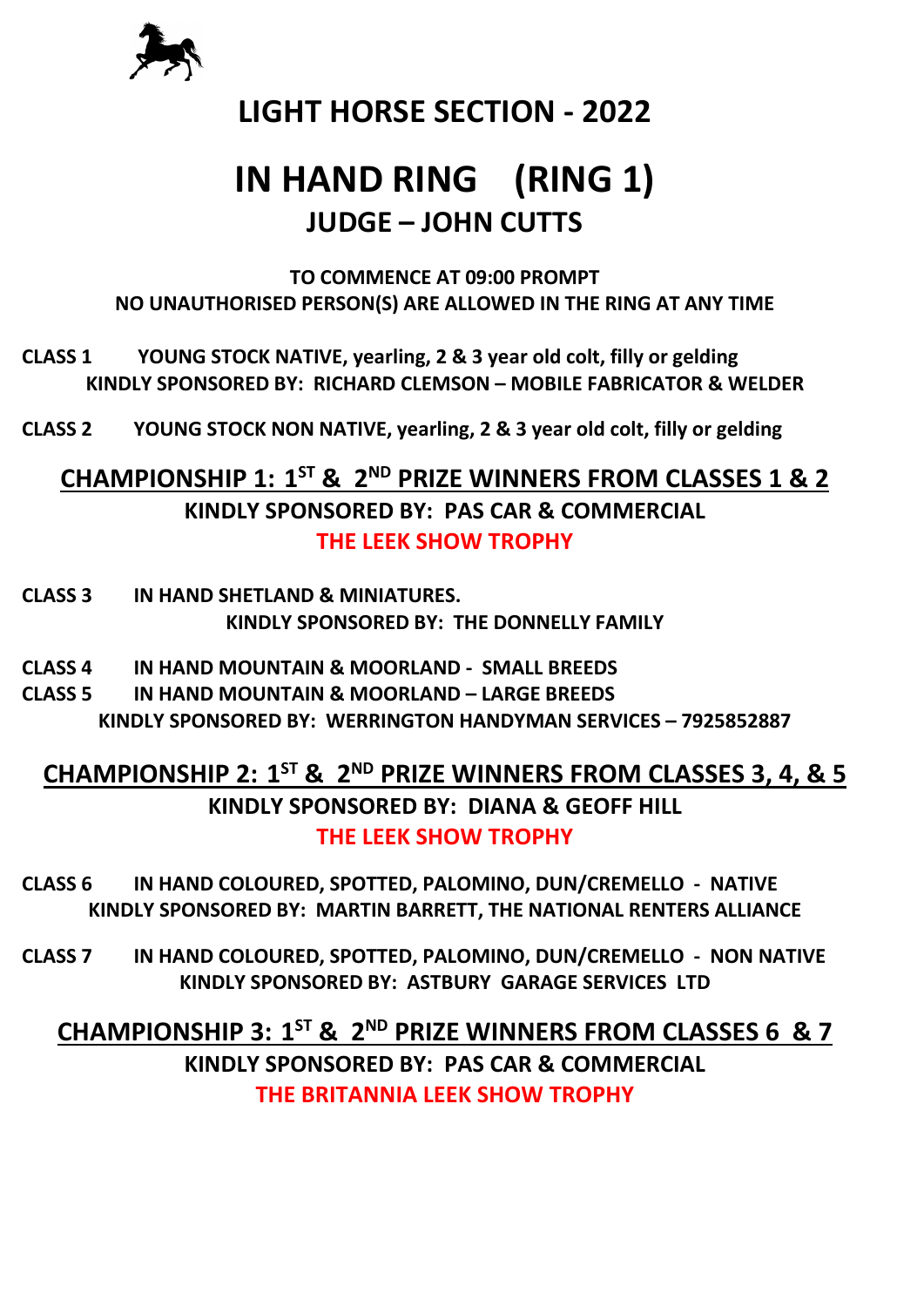

## **IN HAND RING (RING 1), (Cont'd)**

- **CLASS 8 IN HAND COB (HOGGED OR HAIRY**).
- **CLASS 9 IN HAND PLAITED HORSE/PONY. KINDLY SPONSORED BY: GREENWAY HALL GOLF CLUB.**
- **CLASS 10 OPEN IN HAND HORSE/PONY. (PLAITED OR UNPLAITED) KINDLY SPONSORED BY: JOANNE WESTON, ANIMAL CHIROPRACTOR**

**CHAMPIONSHIP 4: 1ST & 2ND PRIZE WINNERS FROM CLASSES 8, 9 & 10 KINDLY SPONSORED BY: DIANA & GEOFF HILL (THE LEEK SHOW SALVER)** 

**CLASS 11 IN HAND VETERAN - HORSE/PONY 15 yrs and over V.H.S. AREA QUALIFIER (JUDGE: MRS KAREN GORDON)**

**PLEASE NOTE: THE 1ST PRIZE WINNER FROM CLASS 11 WILL NOT GO FORWARD TO A SECTION CHAMPIONSHIP BUT WILL GO DIRECTLY TO THE SUPREME CHAMPIONSHIP KINDLY SPONSORED BY: THE VILES FAMILY**

- **CLASS 12 YOUNG HANDLER Aged 4 7 yrs (Lead reins may be accompanied by an adult).**
- **CLASS 13 YOUNG HANDLER Aged 8 12 yrs. KINDLY SPONSORED BY: KAREN & GLEN GORDON**
- **CLASS 14 BONNY PONY.**

#### **CHAMPIONSHIP 5: 1ST & 2ND PRIZE WINNERS FROM**

#### **CLASSES 12, 13 & 14**

**KINDLY SPONSORED BY: KAREN & GLEN GORDON**

#### **THE FROST FAMILY TROPHY**

**PLEASE NOTE: THIS CHAMPION DOES NOT GO FORWARD TO THE SUPREME**

# **SUPREME IN HAND CHAMPIONSHIP**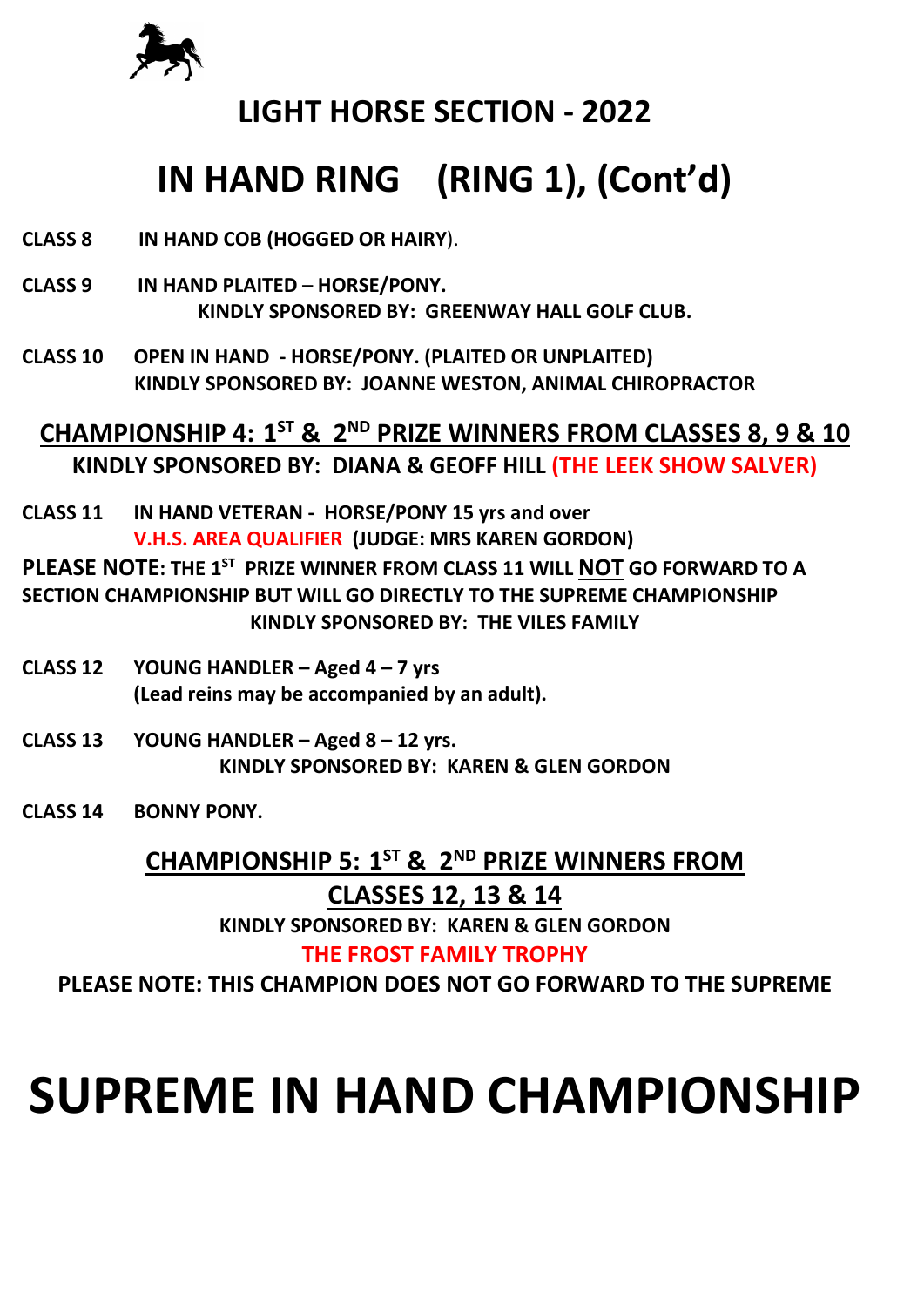

## **RIDDEN RING (RING 2) JUDGE – MAXINE BEVAN-JONES**

**TO COMMENCE AT 09:00 PROMPTLY NO UNAUTHORISED PERSON(S) ARE ALLOWED IN THE RING AT ANY TIME**

- **CLASS 15 BEST TURNED OUT HORSE & RIDER PLEASE NOTE: COMPETITORS FROM CLASS 15 WILL NOT GO FORWARD TO A CHAMPIONSHIP OR THE SUPREME CHAMPIONSHIP. THE BRITANNIA LEEK SHOW TROPHY**
- **CLASS 16 RIDDEN HUNTER Horses exceeding 153cms.**
- **CLASS 17 RIDING HORSE Horses exceeding 148cms**
- **(SPECIAL ROSETTE TO HIGHEST PLACED ROR). KINDLY SPONSORED BY: AMY CHESWORTH**
- **CLASS 18 RIDDEN COB HOGGED OR HAIRY KINDLY SPONSORED BY: KEN & CHRISTINA CARR**

#### **CHAMPIONSHIP 6: 1ST & 2ND PRIZE WINNERS FROM CLASSES 16, 17 & 18 KINDLY SPONSORED BY: NO 58 LADIES BOUTIQUE**

#### **THE LEEK SHOW WINNER SALVER**

- **CLASS 19 BEST TURNED OUT PONY & RIDER PLEASE NOTE: COMPETITORS FROM CLASS19 WILL NOT GO FORWARD TO A CHAMPIONSHIP OR THE SUPREME CHAMPIONSHIP. THE RYLAND PEUGEOT TROPHY**
- **CLASS 20 LEAD REIN SHOW PONY/SHOW HUNTER PONY Ponies not to exceed 122 cms. Riders 9 yrs and under. Snaffle bridles only. KINDLY SPONSORED BY T.I.C.'s HANDYMAN SERVICES LTD. - 07940032687**
- **CLASS 21 FIRST RIDDEN PONY Ponies not to exceed 122cms. Riders 10 yrs and under. Snaffle bridles only**
- **CLASS 22 RIDDEN LEAD REIN MOUNTAIN & MOORLAND Ponies not to exceed 122 cms. Riders 9yrs & under).**
- **CLASS 23 FIRST RIDDEN MOUNTAIN & MOORLAND. Riders 12yrs & under CHAMPIONSHIP 7: 1ST & 2ND PRIZE WINNERS FROM**

#### **CLASSES 20 21, 22 & 23**

**KINDLY SPONSORED BY: PAS CAR & COMMERCIAL THE LEEK SHOW TROPHY**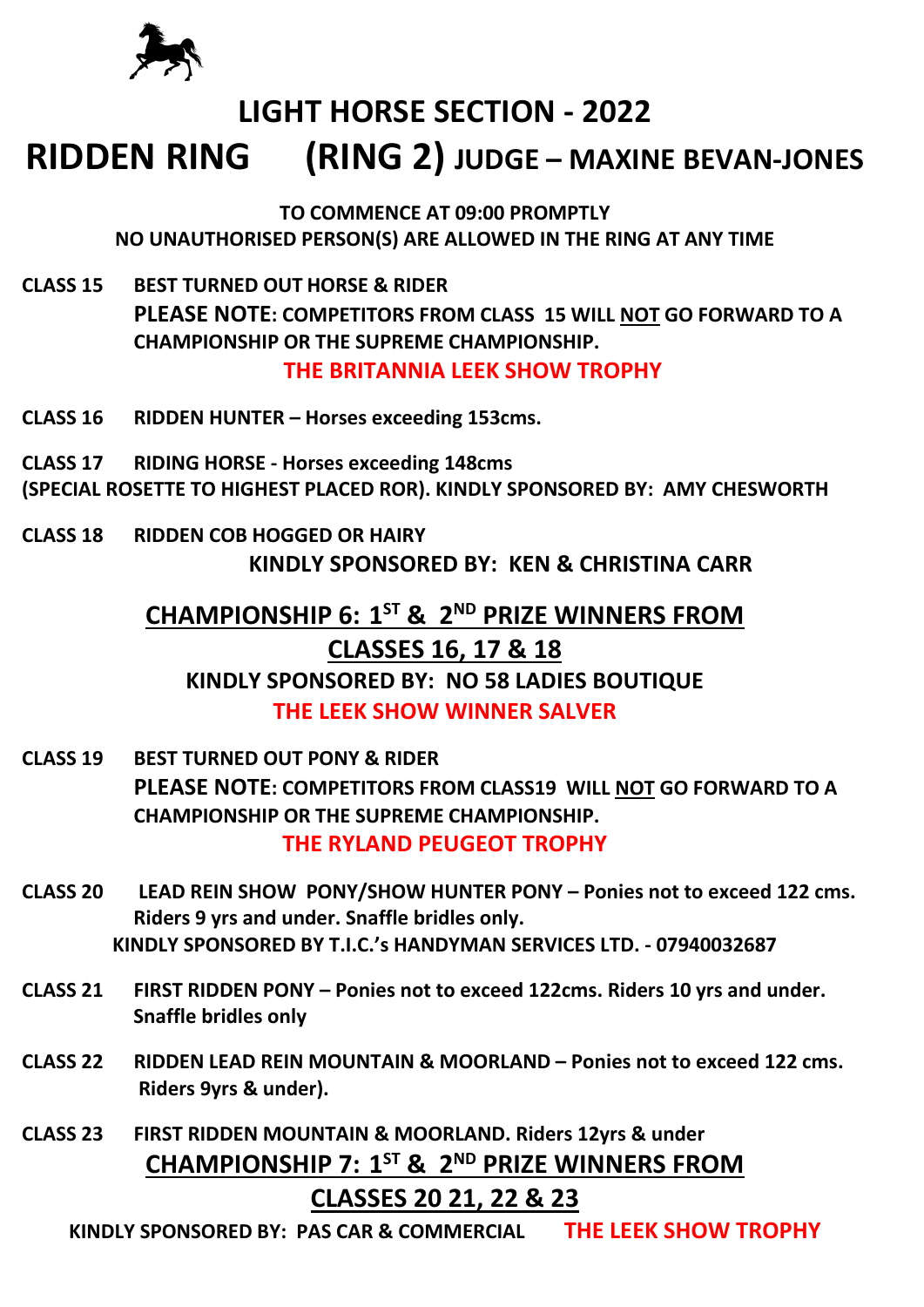

## **RIDDEN RING 2 (Cont'd)**

**CLASS 24 LOCAL RIDDEN SHOWING. Competitors must reside within 3 miles of the show ground. Lead reins welcome**

#### **THE BYATT CUP**

- **CLASS 25 NOVICE SHOW PONY/HORSE. Combination not to have won a total of 3 first prizes. Rider must be the correct age/size for their animal**
- **CLASS 26 RIDDEN SHOW PONY/SHOW HUNTER PONY. Show ponies not to exceed 148 cms. Show hunter ponies not to exceed 153 cms. Riders aged 20 & under.**

## **CHAMPIONSHIP 8: 1ST & 2ND PRIZE WINNERS FROM CLASSES 24, 25 & 26**

**KINDLY SPONSORED BY: ROD & MARGARET CARTLIDGE THE BRITANNIA LEEK SHOW TROPHY**

- **CLASS 27 RIDDEN MOUNTAIN & MOORLAND SMALL BREEDS**
- **CLASS 28 RIDDEN MOUNTAIN & MOORLAND LARGE BREEDS**.
- **CLASS 29 RIDDEN COLOURED, SPOTTED, PALOMINO, DUN, CREMELLO NATIVE. KINDLY SPONSORED BY: KEN & CHRISTINA CARR**
- **CLASS 30 RIDDEN COLOURED, SPOTTED, PALOMINO, DUN, CREMELLO NON NATIVE.**

**CHAMPIONSHIP 9: 1ST & 2ND PRIZE WINNERS FROM CLASSES 27, 28, 29 & 30 KINDLY SPONSORED BY: THE KATY CARTER SHOW TEAM. THE HODGKINSON TROPHY**